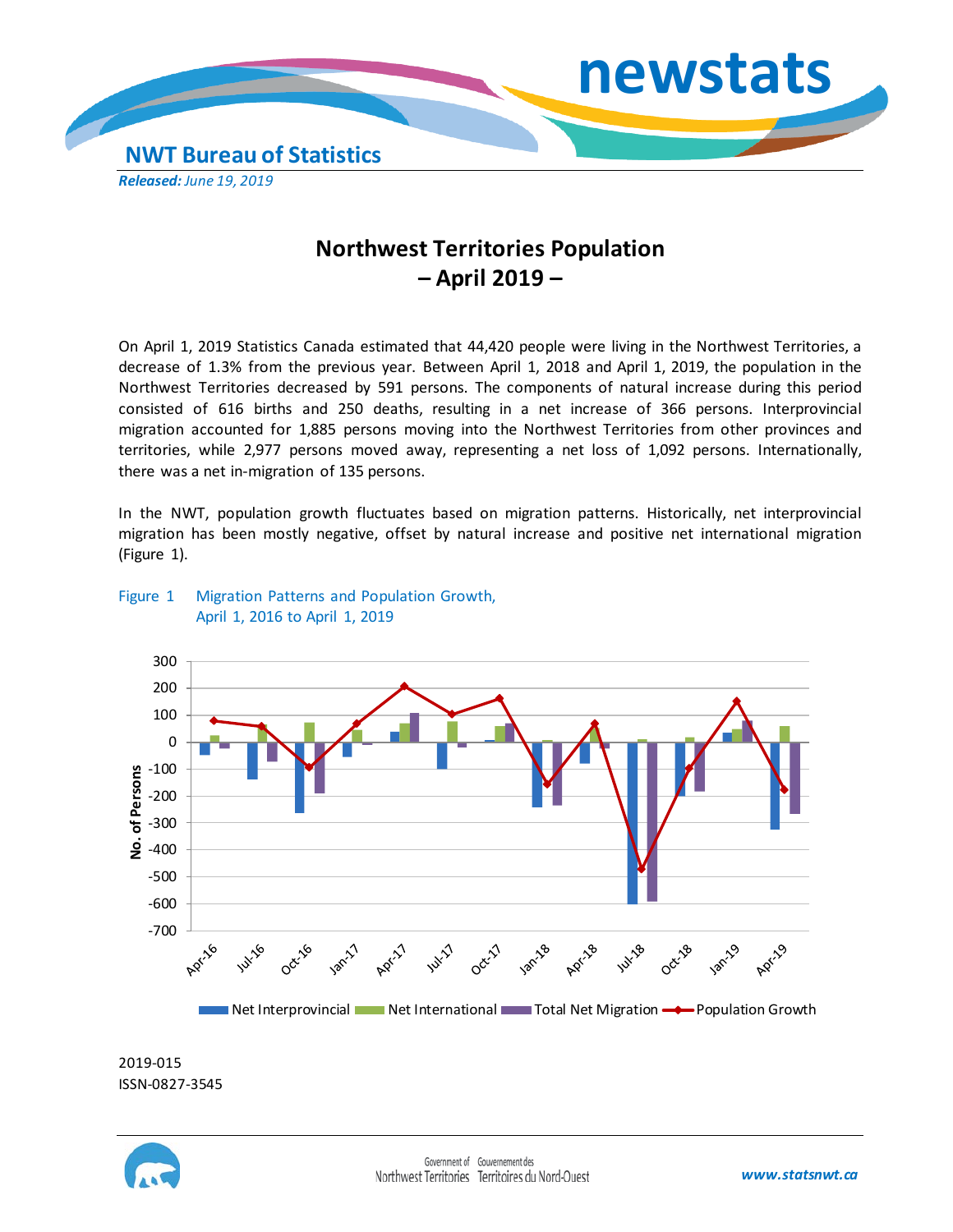At the national level, Canada's population increased by 1.4% between April 1, 2018 and April 1, 2019. Nunavut experienced the largest increases of 3.3% followed by Prince Edward Island of 2.2%. Only two other jurisdictions, Ontario (+1.7%) and Alberta (+1.7%), exceeded Canada's growth. Newfoundland and Labrador was the only other jurisdiction besides Northwest Territories that saw their population decline (- 0.7%).

|                              | 2019<br>1-Apr | (%)<br>Change | 2018<br>1-Apr | (%)<br>Change | 2017<br>1-Apr | (%)<br>Change | 2016<br>1-Apr | (%)<br>Change |
|------------------------------|---------------|---------------|---------------|---------------|---------------|---------------|---------------|---------------|
| Canada                       | 37,412,852    | $1.4\,$       | 36,890,169    | 1.4           | 36,394,788    | 1.2           | 35,970,303    | 1.0           |
| <b>Northwest Territories</b> | 44,420        | $-1.3$        | 45,011        | 0.4           | 44,832        | 0.5           | 44,590        | 0.9           |
| Nunavut                      | 39,170        | 3.3           | 37,904        | 1.6           | 37,303        | 1.5           | 36,767        | 1.3           |
| Yukon                        | 40,208        | 0.3           | 40,087        | 2.3           | 39,177        | 3.0           | 38,042        | 1.8           |
|                              |               |               |               |               |               |               |               |               |
| <b>British Columbia</b>      | 5,034,482     | 1.4           | 4,967,375     | 1.4           | 4,899,725     | 1.4           | 4,832,155     | 1.6           |
| Alberta                      | 4,362,503     | 1.7           | 4,288,327     | 1.4           | 4,230,284     | 1.2           | 4,181,765     | 1.3           |
| Saskatchewan                 | 1,169,131     | 0.9           | 1,158,836     | 1.1           | 1,146,627     | 1.4           | 1,131,147     | 1.1           |
|                              |               |               |               |               |               |               |               |               |
| Manitoba                     | 1,362,789     | 1.2           | 1,346,851     | 1.3           | 1,328,982     | 1.6           | 1,307,689     | 1.5           |
| Ontario                      | 14,490,207    | 1.7           | 14,246,035    | 1.7           | 14,007,485    | 1.4           | 13,816,545    | 1.1           |
| Quebec                       | 8,452,209     | 1.1           | 8,356,699     | 1.0           | 8,269,895     | 0.8           | 8,204,085     | 0.5           |
|                              |               |               |               |               |               |               |               |               |
| New Brunswick                | 773,020       | 0.5           | 768,865       | 0.5           | 764,926       | 0.3           | 762,289       | 0.4           |
| Nova Scotia                  | 966,858       | 1.2           | 955,708       | 0.84          | 947,790       | 0.79          | 940,382       | 0.4           |
| Prince Edward Island         | 155,318       | 2.2           | 152,009       | 2.1           | 148,946       | 2.2           | 145,784       | 1.1           |
| Newfoundland & Labrador      | 522,537       | $-0.7$        | 526,462       | $-0.4$        | 528,816       | 0.0           | 529,063       | 0.2           |
|                              |               |               |               |               |               |               |               |               |

# Table 1 Population Estimates and Annual Rate of Growth, by Province and Territory April 1, 2016 to April 1, 2019

The detailed components of population change for the Northwest Territories since 2010 are presented in Table 2.

#### *Note*:

These population estimates are based on the 2016 Census, adjusted for census net undercoverage. Data may be revised over the coming years, and it is possible that trends will change as a result of future revisions.

For more information about these estimates or for community level population estimates and projections, please visit the NWT Bureau of Statistics website at http://www.statsnwt.ca or call (867) 767-9169.